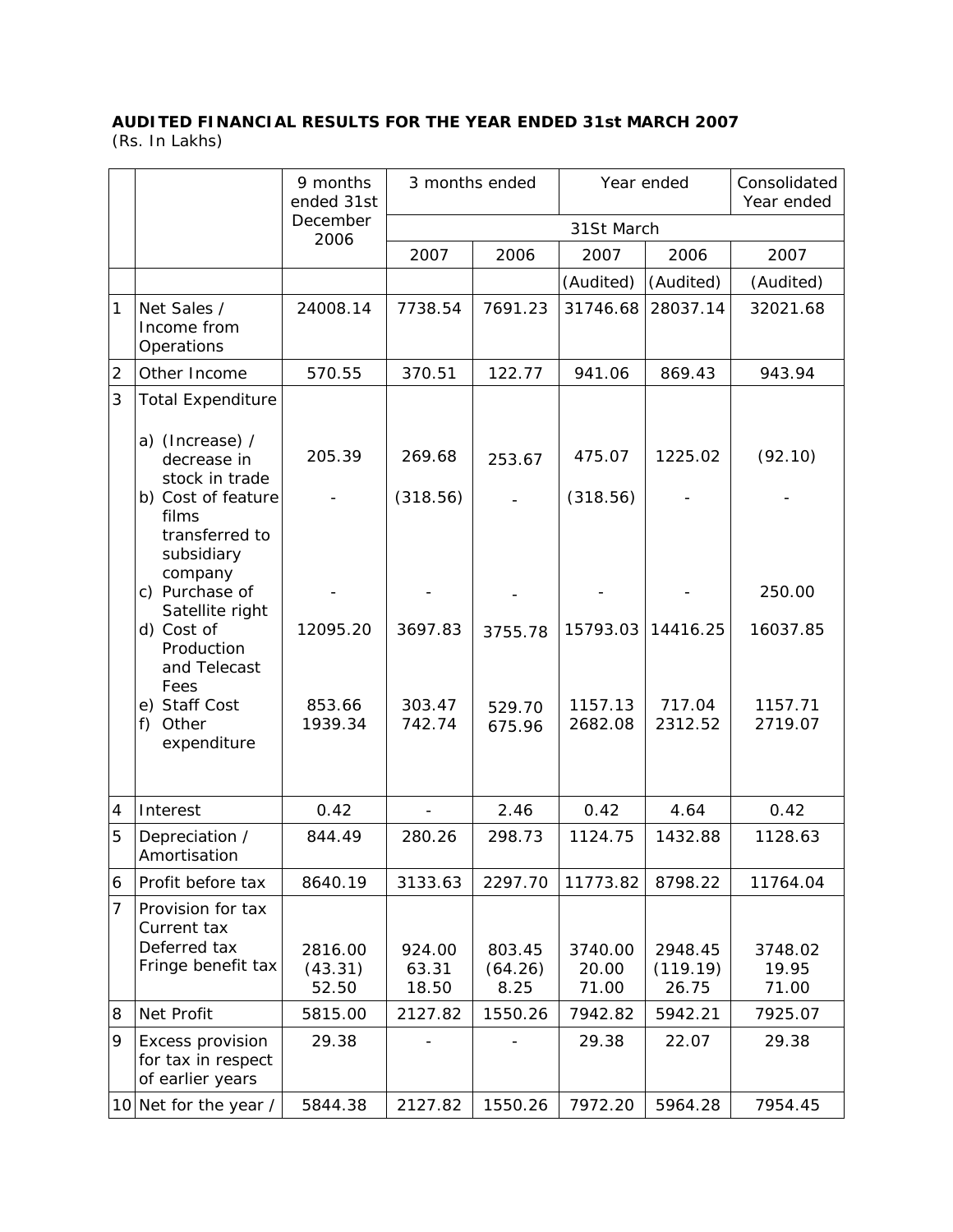| period                                                                                                  |                   |         |         |         |                                              |          |
|---------------------------------------------------------------------------------------------------------|-------------------|---------|---------|---------|----------------------------------------------|----------|
| 11 Paid-up equity<br>share capital<br>(Face Value<br>$Rs.2/-$ )                                         | 1304.21           | 1304.21 | 1304.21 | 1304.21 | 1304.21                                      | 1304.21  |
| 12 Reserves<br>excluding<br>revaluation<br>reserves                                                     |                   |         |         |         | 29112.23 23742.50                            | 29094.48 |
| $13$ EPS for the<br>period, for the<br>year to date and<br>for the previous<br>year (not<br>annualised) | 8.96              | 3.27    | 2.38    | 12.23   | 9.15                                         | 12.20    |
| 14 Aggregate of<br>Public<br>Shareholding:<br>Number of<br>shares<br>- Percentage of<br>Shareholding    | 37944693<br>58.19 | 58.18   | 58.18   | 58.18   | 37940723 37941723 37940723 37941723<br>58.18 |          |

## **SEGMENT WISE REVENUE, RESULTS AND CAPITAL EMPLOYED** (Rs. In Lakhs)

| <b>Particulars</b> |                                                | <b>Nine</b>               | Quarter ended |        | Year ended<br>(Audited)                    |         | Consolidated  |  |
|--------------------|------------------------------------------------|---------------------------|---------------|--------|--------------------------------------------|---------|---------------|--|
|                    |                                                | months<br>ended           |               |        |                                            |         | Year<br>ended |  |
|                    |                                                | 31st<br>December,<br>2006 | 31st March,   |        |                                            |         |               |  |
|                    |                                                |                           | 2007          | 2006   | 2007                                       | 2006    | 2007          |  |
| $\mathbf{1}$       | Segment Revenue<br>a) Commissioned             |                           |               |        |                                            |         |               |  |
|                    | Programs                                       |                           |               |        | 22164.03 7122.75 6941.59 29286.78 23499.23 |         | 29286.78      |  |
|                    | b) Sponsored<br>Programs                       | 1844.11                   | 615.79        | 724.65 | 2459.90                                    | 3456.15 | 2459.90       |  |
|                    | c) Films (Refer note<br>5)                     |                           |               | 24.99  |                                            | 1081.76 | 275.00        |  |
|                    | Total                                          |                           |               |        | 24008.14 7738.54 7691.23 31746.68 28037.14 |         | 32021.68      |  |
|                    | Less: Inter segment<br>revenue                 |                           |               |        |                                            |         |               |  |
|                    | Total Net Sales /<br>Income from<br>Operations |                           |               |        | 24008.14 7738.54 7691.23 31746.68 28037.14 |         | 32021.68      |  |
| $\overline{2}$     | <b>Segment Results</b>                         |                           |               |        |                                            |         |               |  |
|                    | Profit before tax and                          |                           |               |        |                                            |         |               |  |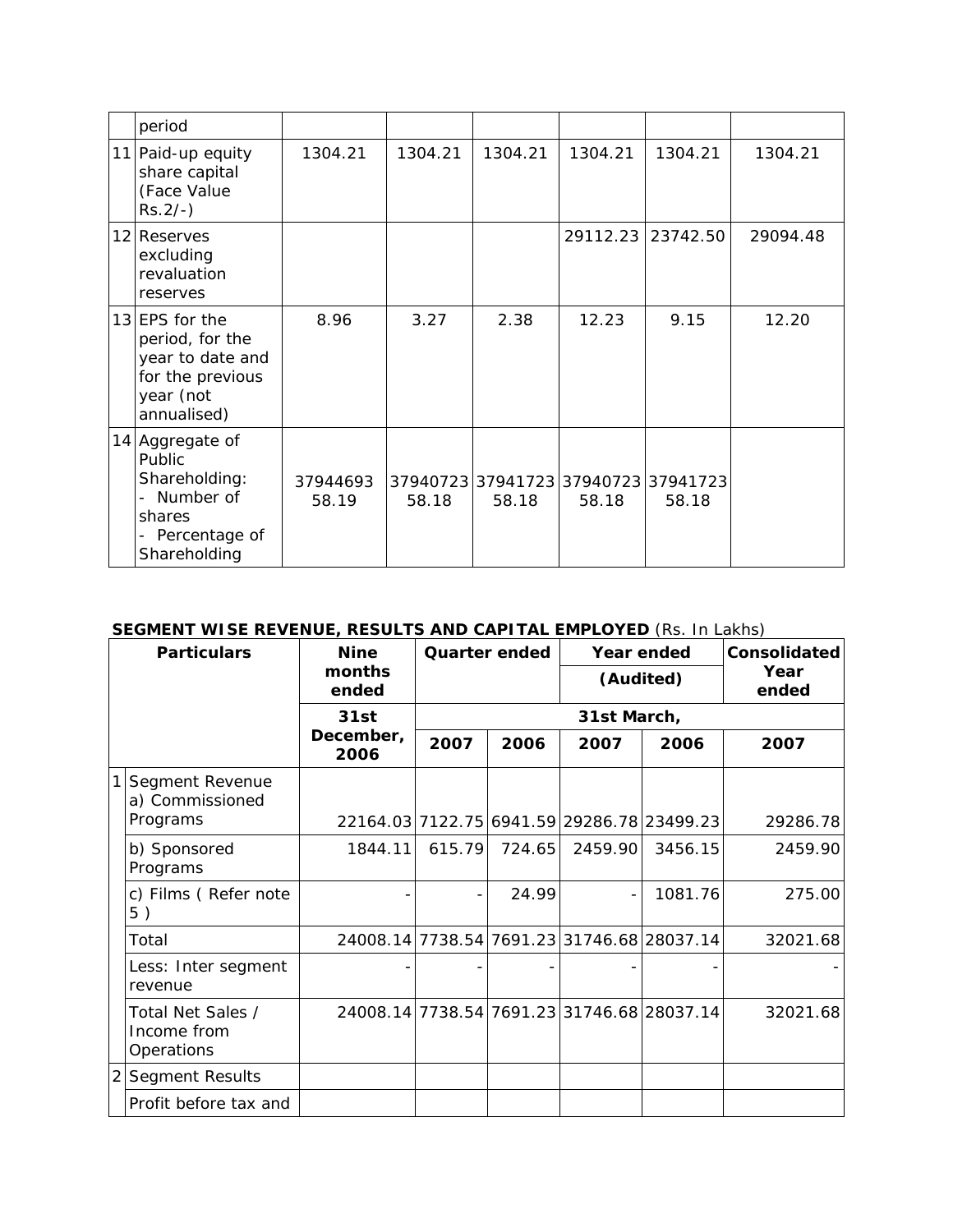| interest from each<br>segment                                 |         |                         |                |                                            |          |          |
|---------------------------------------------------------------|---------|-------------------------|----------------|--------------------------------------------|----------|----------|
| a) Commissioned<br>Programs                                   |         |                         |                | 10413.41 3691.97 3325.60 14105.38 11100.44 |          | 14105.38 |
| b) Sponsored<br>Programs                                      | 362.59  | 199.73                  | 128.12         | 562.32                                     | 693.94   | 562.32   |
| c) Films (Refer note<br>5)                                    |         | (46.25)                 | (93.91)        | (46.25)                                    | (391.48) | (21.25)  |
| Total                                                         |         |                         |                | 10776.00 3845.45 3359.81 14621.45 11402.90 |          | 14646.45 |
| Add: (i) Other<br>Income                                      | 560.13  | 311.49                  | 104.29         | 871.62                                     | 506.29   | 871.62   |
| Total                                                         |         |                         |                | 11336.13 4156.94 3464.10 15493.07 11909.19 |          | 15518.07 |
| Less: (i) Interest                                            | 0.42    |                         | 2.46           | 0.42                                       | 4.64     | 0.42     |
| (ii)Other<br>unallocable<br>expenditure                       |         | 2695.52 1023.31 1163.94 |                | 3718.83                                    | 3106.33  | 3753.61  |
| <b>Total Profit before</b><br>tax                             |         |                         |                | 8640.193133.632297.7011773.82              | 8798.22  | 11764.04 |
| Capital Employed<br>(Segment assets -<br>Segment liabilities) |         |                         |                |                                            |          |          |
| a) Commissioned<br>Programs                                   | 7187.87 | 7783.42 7864.71         |                | 7783.42                                    | 7864.71  | 7783.42  |
| b) Sponsored<br>Programs                                      | 922.62  |                         | 989.93 1186.05 | 989.93                                     | 1186.05  | 1333.95  |
| c) Films (Refer note<br>5)                                    | 1259.11 | (19.69)                 | 386.91         | (19.69)                                    | 386.91   | 1714.65  |
| <b>Total</b>                                                  |         | 9369.60 8753.66 9437.67 |                | 8753.66                                    | 9437.67  | 10832.02 |

Notes :

- 1. The above results were taken on record by the Board of Directors at their meeting held on 16th May, 2007
- 2. The Board has recommended the interim dividend of Rs.3.50 per share paid during the year as the final dividend.
- 3. There were no Investors Complaints pending at the beginning of the quarter. The Company has received 6 complaints from the Investors during the quarter ended 31st March, 2007 and all the complaints were disposed of during the quarter. There were no complaints lying unsolved at the end of the quarter.
- 4. During the quarter, the Company formed a wholly owned subsidiary 'Balaji Motion Pictures Limited' with a share capital of Rs.150 lacs for undertaking all film related production and distribution business. As per the deed of assignment with the subsidiary company, the Company has transferred the assets / interest relating to upcoming film projects at book value to the subsidiary company.